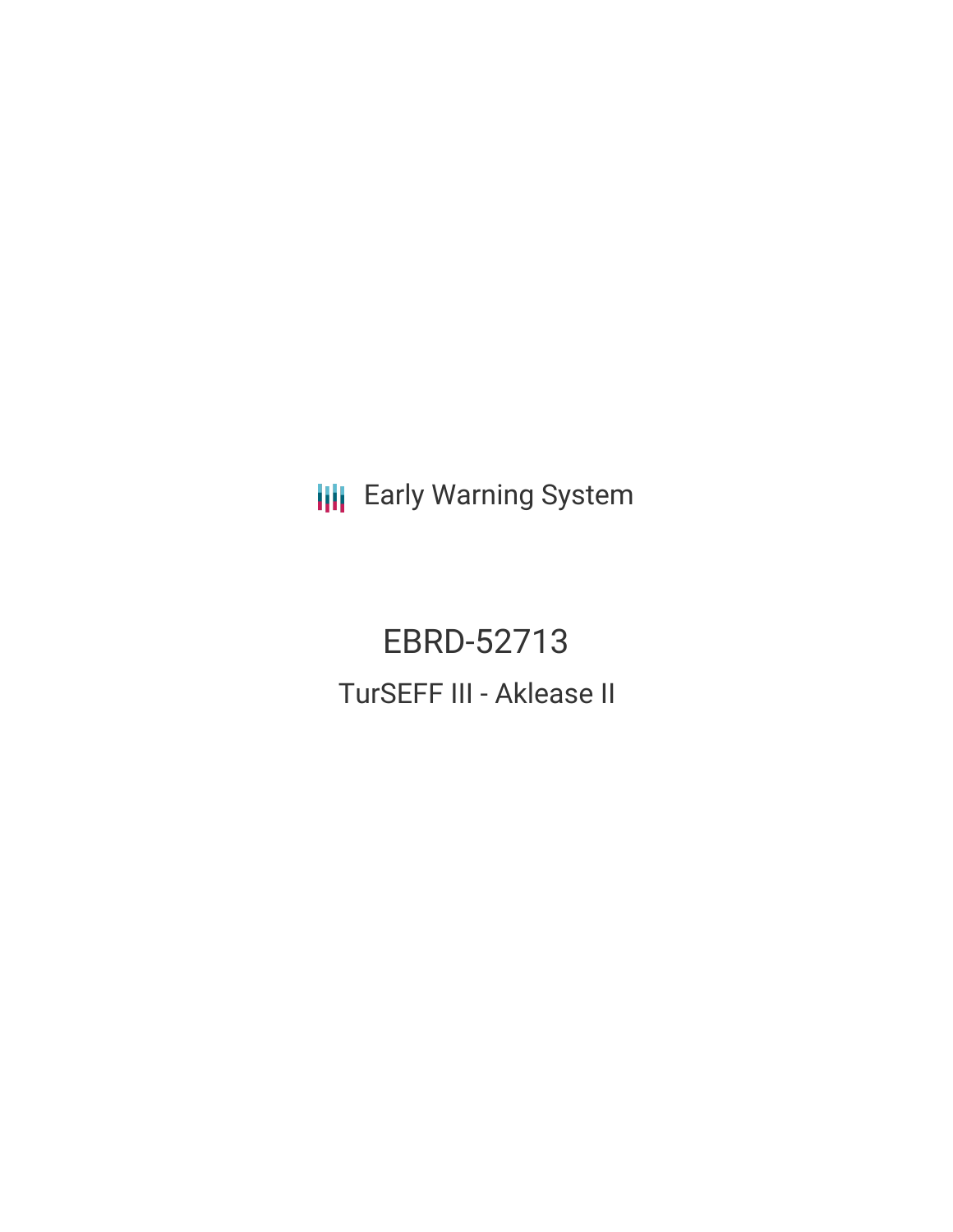

# **Quick Facts**

| <b>Countries</b>               | Turkey                                                  |
|--------------------------------|---------------------------------------------------------|
| <b>Financial Institutions</b>  | European Bank for Reconstruction and Development (EBRD) |
| <b>Status</b>                  | Approved                                                |
| <b>Bank Risk Rating</b>        | FI                                                      |
| <b>Voting Date</b>             | 2021-04-13                                              |
| <b>Borrower</b>                | AK FINANSAL KIRALAMA AS                                 |
| <b>Sectors</b>                 | Finance                                                 |
| <b>Investment Type(s)</b>      | Loan                                                    |
| <b>Investment Amount (USD)</b> | $$29.89$ million                                        |
| <b>Project Cost (USD)</b>      | \$29.89 million                                         |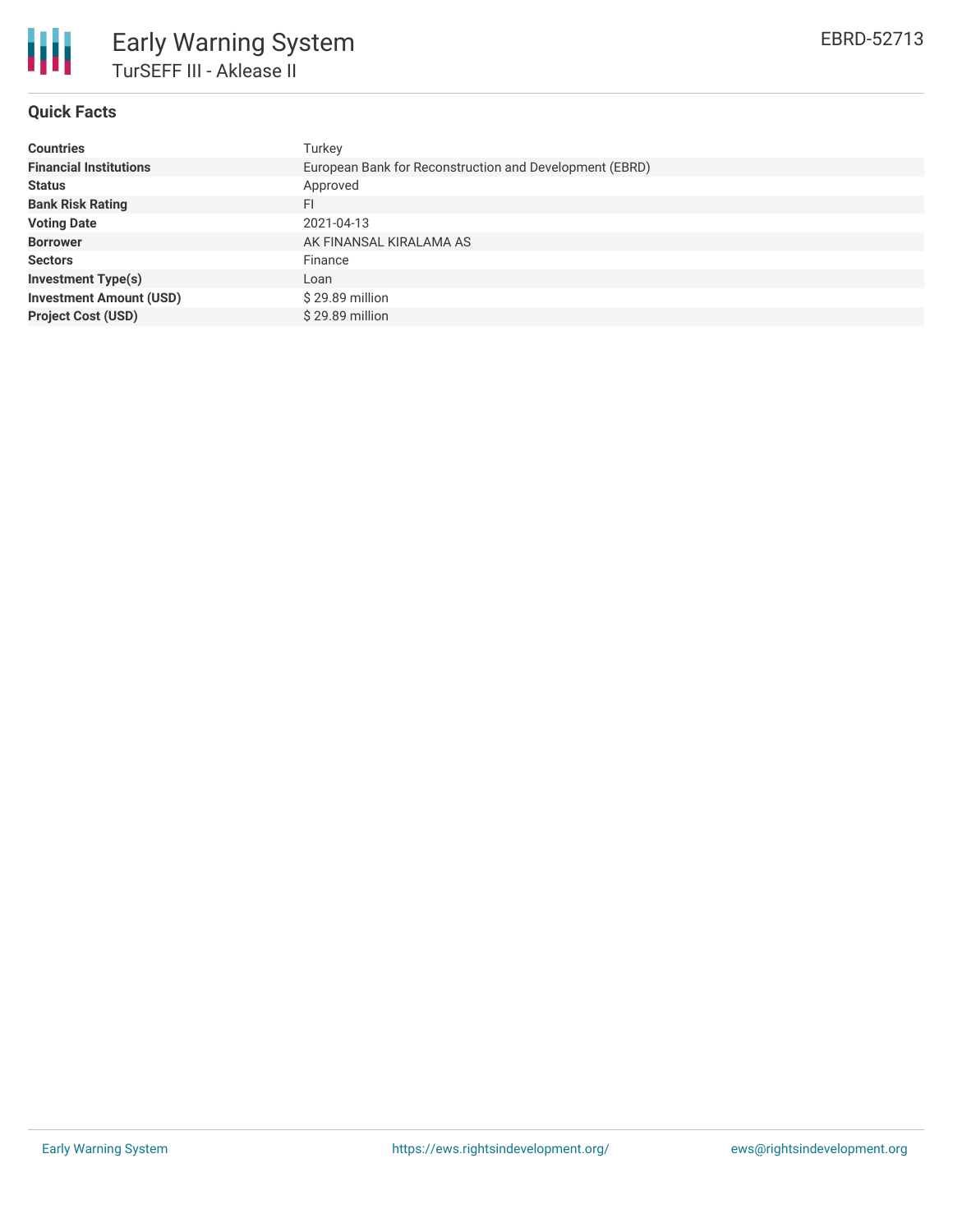

### **Project Description**

The transaction will contribute to the objectives of TurSEFF III by supporting the "Green" and "Competitive" transition impact qualities towards building a green economy by facilitating the expansion of resource efficiency and renewable energy lending while building a more competitive financial sector through developing the internal capacity of the participating financial institutions for financing green economy projects in Turkey. The proceeds of the EBRD's investment will be used to on-lend to eligible companies to finance resource efficiency and small-scale renewable energy investments. The proposed transaction will be the eighth sub-project and AkLease's second under the Framework.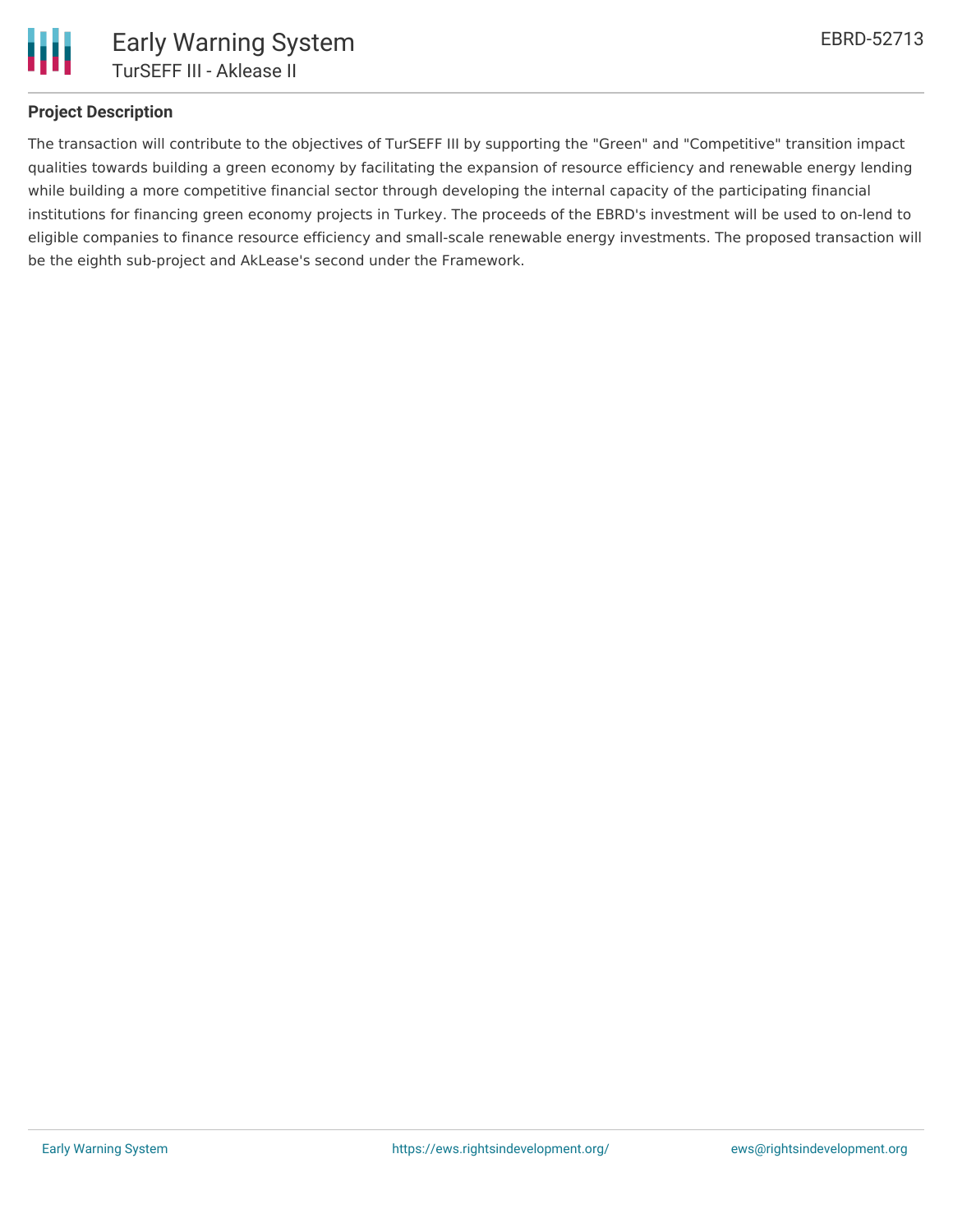

## **Investment Description**

European Bank for Reconstruction and Development (EBRD)